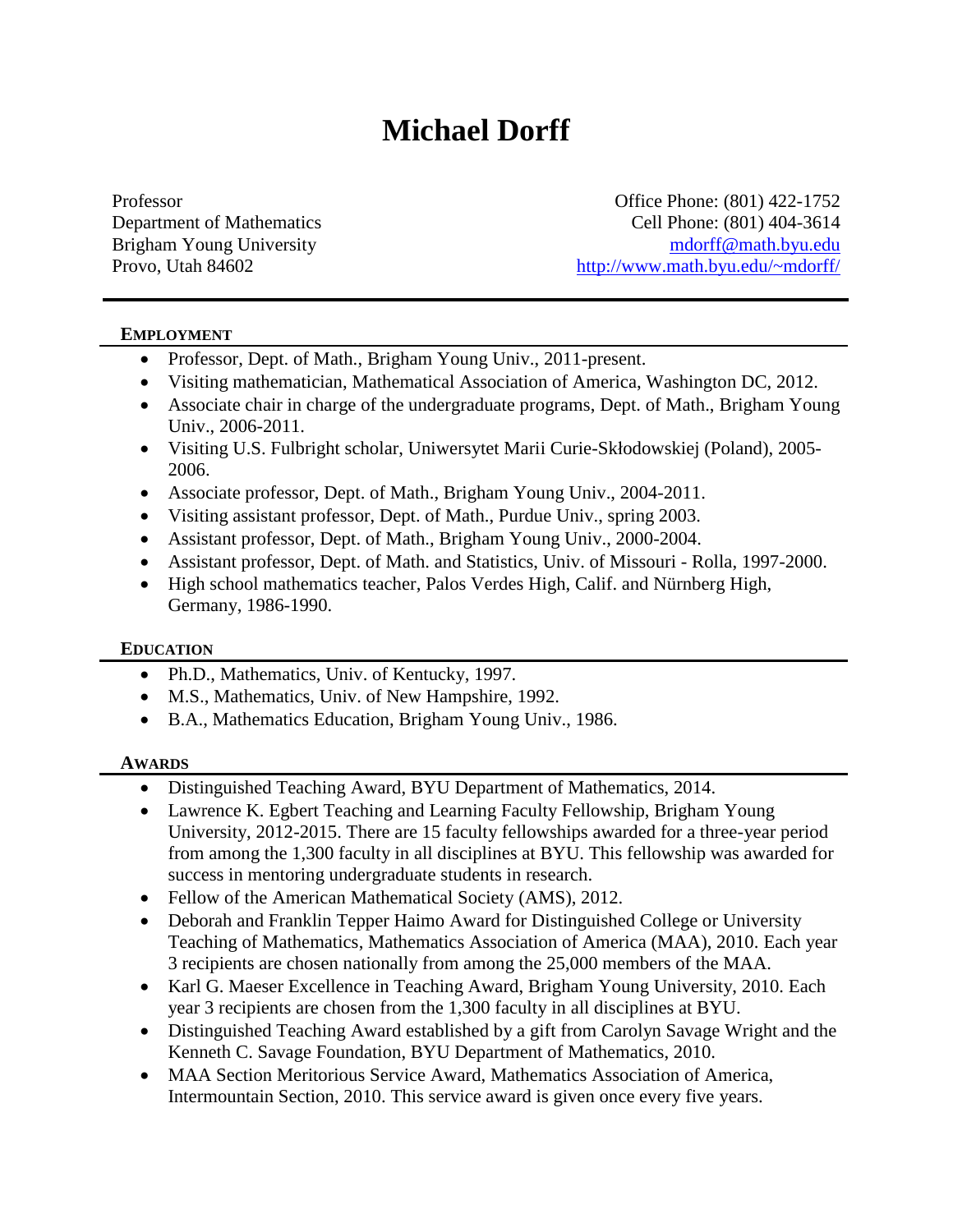- MAA Section Teaching Award, Mathematics Association of America, Intermountain Section, 2008.
- Distinguished Citizenship Award, BYU College of Physical and Mathematical Sciences, 2008.
- Distinguished Citizenship Award, BYU Department of Mathematics, 2007.
- Chancellor's Exceptional Teacher-Scholar Apprentice Award, University of Kentucky, 1997.
- College Teaching Award, University of Kentucky Association of Emeriti Faculty, 1997.
- Wimberly Royster Teaching Award, University of Kentucky Department of Mathematics, 1996.

#### **FUNDED MENTORING GRANTS**

- PI, *Preparing Students for Business, Industry, and Government Careers (PIC Math)*, a National Science Foundation (NSF) Division of Mathematical Sciences (DMS) grant to prepare students for careers in business, industry, and government and to train faculty to help in this effort. \$2,057,514. 2013-2017.
- PI, *Regional Undergraduate Mathematics Conferences,* an NSF DMS grant to fund regional undergraduate mathematics conferences. I was not involved with the original grant, but the PI became sick and passed away in 2013 and I was asked by the MAA who has the grant to be the new director and PI of the grant. \$600,000. 2013-2014 (original grant is 2009-2014).
- PI, *EMSW21-MCTP: Center for Undergraduate Research in Mathematics*, an NSF DMS grant to continue the national center for undergraduate research in mathematics to train professors throughout the U.S. in successfully mentoring undergraduate students in research. \$1,280,000. 2012-2017.
- Co-PI, *High-Impact Teaching Fund: TA Training*, BYU College of Physical and Mathematical Sciences grant. \$9,240. 2011-2012.
- PI, *STEM Real World Applications of Mathematics*, an NSF Division of Undergraduate Education (DUE) grant to fund a "Careers in Mathematics" speaker series. \$30,000. 2010-2013.
- PI, *Metacalibrations Undergraduate Research Group*, a BYU "Environment for Mentoring" (MEG) grant to conduct research with undergraduate students at Brigham Young University. \$20,000. 2010-2012.
- PI, *REU Site: Brigham Young University Undergraduate Research Experience in Mathematics*, an NSF DMS grant to establish an 8-week summer national research center in mathematics at BYU for undergraduate students. \$336,504. 2008-2012.
- PI, *EMSW21-MCTP: Center for Mentoring Undergraduate Research in Mathematics*, NSF DMS grant to establish the national center for undergraduate research in mathematics to train professors throughout the U.S. in successfully mentoring undergraduate students in research. \$1,262,854. 2006-2011.
- PI, *Improving Elementary Math Instruction for All: A BYU-Public School Partnership Program*, Utah Office of Ed. grant. This is a collaborative project with BYU CITES, BYU College of Ed., BYU College of Physical and Math. Sci., and 5 local Utah school districts (Alpine, Jordan, Nebo, Provo, and Wasatch) to improve math instruction in K-6 public schools. \$513,000. 2006-2009.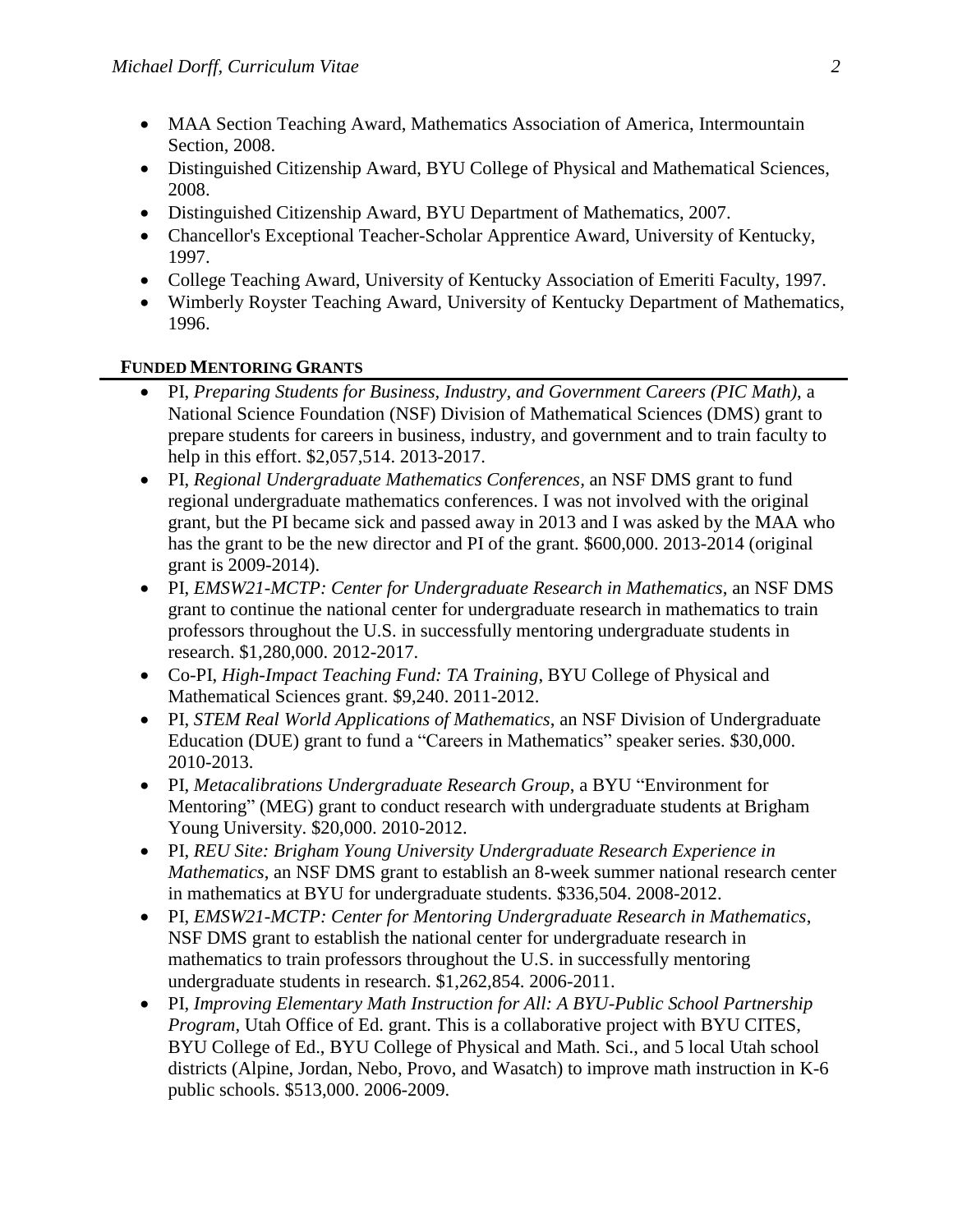- Co-PI, *Geometry Undergraduate Research Group*, a BYU "Environment for Mentoring" (MEG) grant to conduct research with undergraduate students at Brigham Young University. \$18,000. 2006-2007.
- PI, *Brigham Young University Undergraduate Research Experiences in Mathematics*, an NSF grant to establish an 8-week summer national research center in mathematics at BYU for undergraduate students. \$158,166. 2005-2008.
- PI, *Undergraduate Research in Geometric Measure Theory*, a BYU MEG grant to conduct research with undergraduate students at Brigham Young University. \$14,150. 2003-2004.
- PI, *Tensor Grant* from the Math. Association of America/Tensor Foundation to support women participation in an undergraduate summer workshop. \$5,000. 2002.

#### **FUNDED RESEARCH GRANTS**

- PI, Conference on One and Several Complex Variables, NSF DMS. \$14,800. 2008-2009.
- PI, Monograph on Complex Analysis Research Topics, an NSF DUE collaborative grant to write a book on current research topics related to complex analysis. My part involves writing a chapter on planar harmonic mappings and a chapter on minimal surfaces. There are seven mathematicians involved in this project. Editor of the monograph. \$137,391. 2007-2010.
- PI, a Research Fulbright Scholar award supporting a 5-month visit to collaborate on research and teach at the Catholic University in Lublin and the Marie Curie Skłodowska University in Poland, \$22,000. 2005-2006.
- PI, COBASE (Collaboration in Basic Science and Engineering) Program, a National Research Council (NRC) grant to support two 4-week research trips (one for me from the U.S. to Poland and the other for a colleague from Poland to the U.S.) to initiate collaborative research in mathematics. \$8,400. 2003.
- PI, Harmonic Univalent Functions, Univ. of Missouri Research Board. \$11,857. 1998.

#### **REFEREED RESEARCH PUBLICATIONS**

- R. Kumar, M. Dorff, S. Gupta, and S. Singh. "Convolution properties of some harmonic mappings in the right-half plane" submitted for publication, 2013.
- Z. Boyd, M. Dorff, M. Nowak, M. Romney, and M. Woloszkiewicz. "A class of univalent convolutions of harmonic mappings," *Appl. Math. Comput*. **234** (2014), 326- 332.
- M. Dorff and S. Muir, "A family of minimal surfaces and univalent planar harmonic mappings," *Abstr. Appl. Anal*. **2014** (2014), Article ID 476061, 8 pages.
- V. Bucaj, S. Cannon, M. Dorff, J. Lawson, and R. Viertel. "Embeddedness for singly periodic Scherk surfaces with higher dihedral symmetry," *Involve, a Journal of Mathematics* **6-4** (2013), 383-392.
- M. Dorff, R. Viertel, and M. Wołoszkiewicz. "Convex combinations of minimal graphs," *Int. J. Math. Math. Sci.* **2012** (2012), Article ID 724268, 9 pages.
- M. Dorff, M. Nowak, and M. Wołoszkiewicz. "Convolutions of harmonic convex mappings." *Complex Var. Elliptic Equ.* **57** (2012), no. 5, 489-503.
- M. Dorff, M. Nowak, and W. Szapiel. "Typically real harmonic functions." *Rocky Mountain J. Math.* **42** (2012), no. 2, 567-581.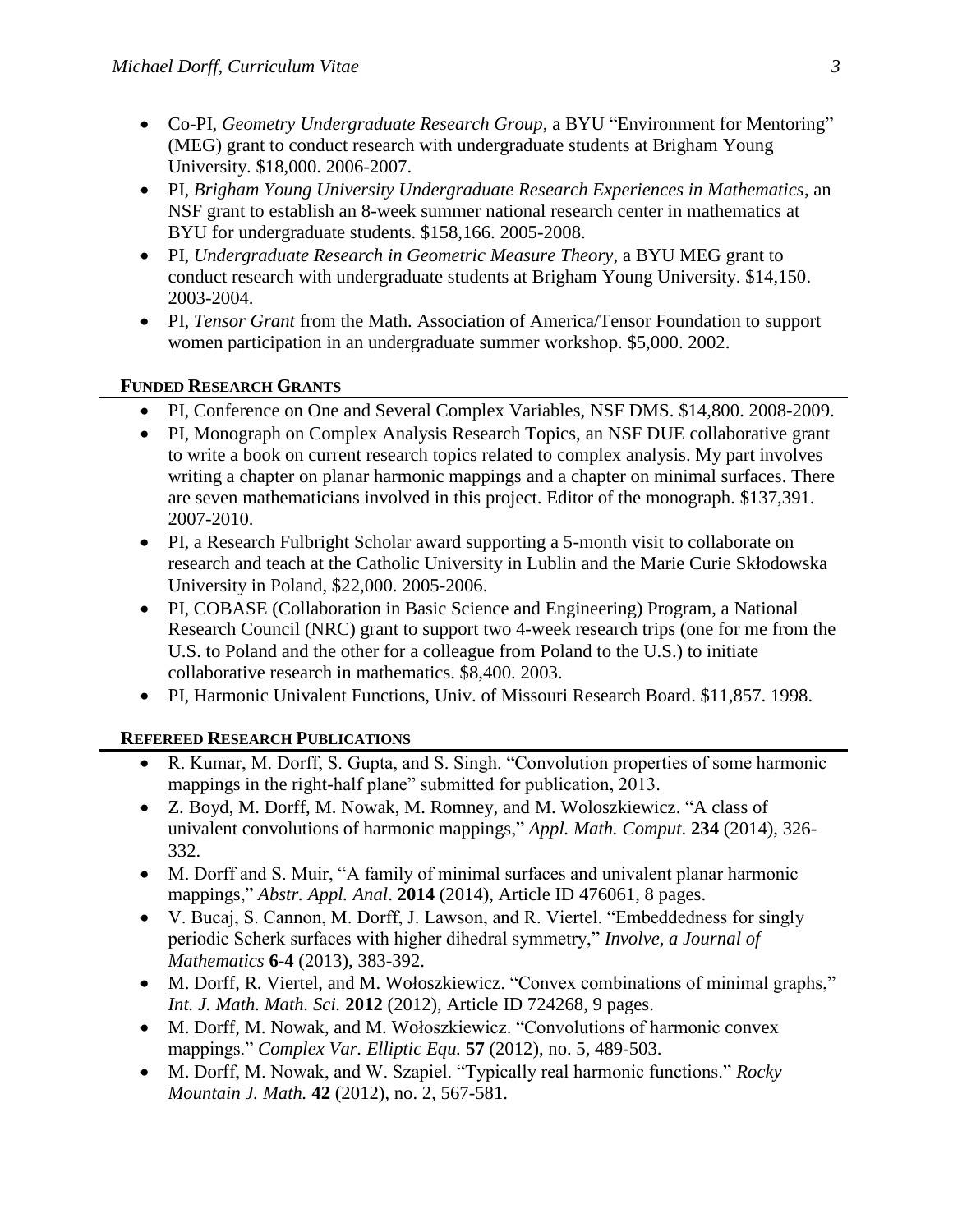- M. Dorff, M. Nowak, and M. Wołoszkiewicz. "Harmonic mappings onto parallel slit domains." *Ann. Polon. Math.* **101** (2011), 149-162.
- M. Dorff and J. Szynal. "Higher order Schwarzian derivatives for convex univalent functions." *Tr. Petrozavodsk. Gos. Univ. Ser. Mat.* **15** (2009), 7-11.
- M. Dorff and J.-L. Marichal. "Some relations between volume and area of regions in  $\mathbb{R}^n$ ." *Rocky Mountain J. Math..* **37** (2007), no. 2, 551-572.
- M. Dorff and J. Szynal. "Linear invariance and integral operators of univalent functions." *Demonstratio Math*. **38** (2005), no. 1, 47-57.
- M. Dorff and J. Szynal. "Harmonic shears of elliptic integrals." *Rocky Mountain J. Math*. **35** (2005), no. 2, 485-499.
- M. Dorff and M. Nowak. "Landau's Theorem for planar harmonic mappings." *Comput. Methods Funct. Theory* **4** (2004), no. 1, 151-158.
- M. Dorff, I. Naraniecka, and J. Szynal. "Doubly close-to-convex functions." *J. Math. Anal. Appl.* **290** (2004), 55-62.
- M. Dorff, "Minimal graphs in ℝ<sup>3</sup> over convex domains." *Proc. Amer. Math. Soc*. **132** (2004), 491-498.
- G. Jiang, T. Niederhauser, S. Davis, Y. Lua, M. Dorff, L. Howard, S. Magleby, and M. Linford. "Stability of Alkyl Monolayers on Chemomechanically Scribed Silicon to Air, Water, Hot Acid, and X-rays." *Colloids and Surfaces A: Physicochemical and Engineering Aspects* **226**, (2003), no. 1-3, 9-16.
- M. Dorff, D. Halverson, and G. Lawlor. "Area-minimizing minimal graphs over nonconvex domains." *Pacific J. Math*. **210**, (2003), no. 2, 229-259.
- M. Dorff. "Convolutions of planar harmonic convex mappings." *Complex Var. Theory Appl*. **45** (2001), 263-271.
- T. Niederhauser, G. Jiang, Y. Lua, M. Dorff, D. Berges, and M. Linford. "A new process for preparing alkyl monolayers on silicon and patterning it by scribing in the presence of reactive species." *Langmuir* **17**, (2001), 5889-5900.
- M. Dorff. "Harmonic mappings onto asymmetric vertical strips." *Computational methods and function theory 1997 (Nicosia), Ser. Approx. Decompos. 11*. River Edge, NJ: World Sci. Publishing, 1999, 171-175.
- M. Dorff. "Some harmonic *n*-slit mappings." *Proc. Amer. Math. Soc*. **126** (1998), 569- 576.
- M. Dorff and T. Suffridge. "The inner mapping radius of harmonic mappings of the unit disk." *Complex Var. Theory Appl.* **33** (1997), 97-103.

# **REFEREED RESEARCH CHAPTERS IN A BOOK**

- Z. Boyd and M. Dorff. Harmonic univalent mappings and minimal graphs. *Current Topics in Pure and Computational Complex Analysis*, 21-46, Springer Trends in Mathematics, Springer Science-Business Media, New Delhi, 2014.
- Z. Boyd, M. Dorff, R. Messick, M. Romney, and R. Viertel. Harmonic univalent mappings with singular inner function dilatation. *60 years of analytic functions in Lublin - in memory of our professors and friends Jan G. Krzyż, Zdzisław Lewandowski and Wojciech Szapiel,* 191–200, Innovatio Press Sci. Publ. House Univ. Econ. Innov. Lublin, Lublin, 2012.
- M. Dorff. Soap Films, Differential Geometry, and Minimal Surfaces. *Explorations in*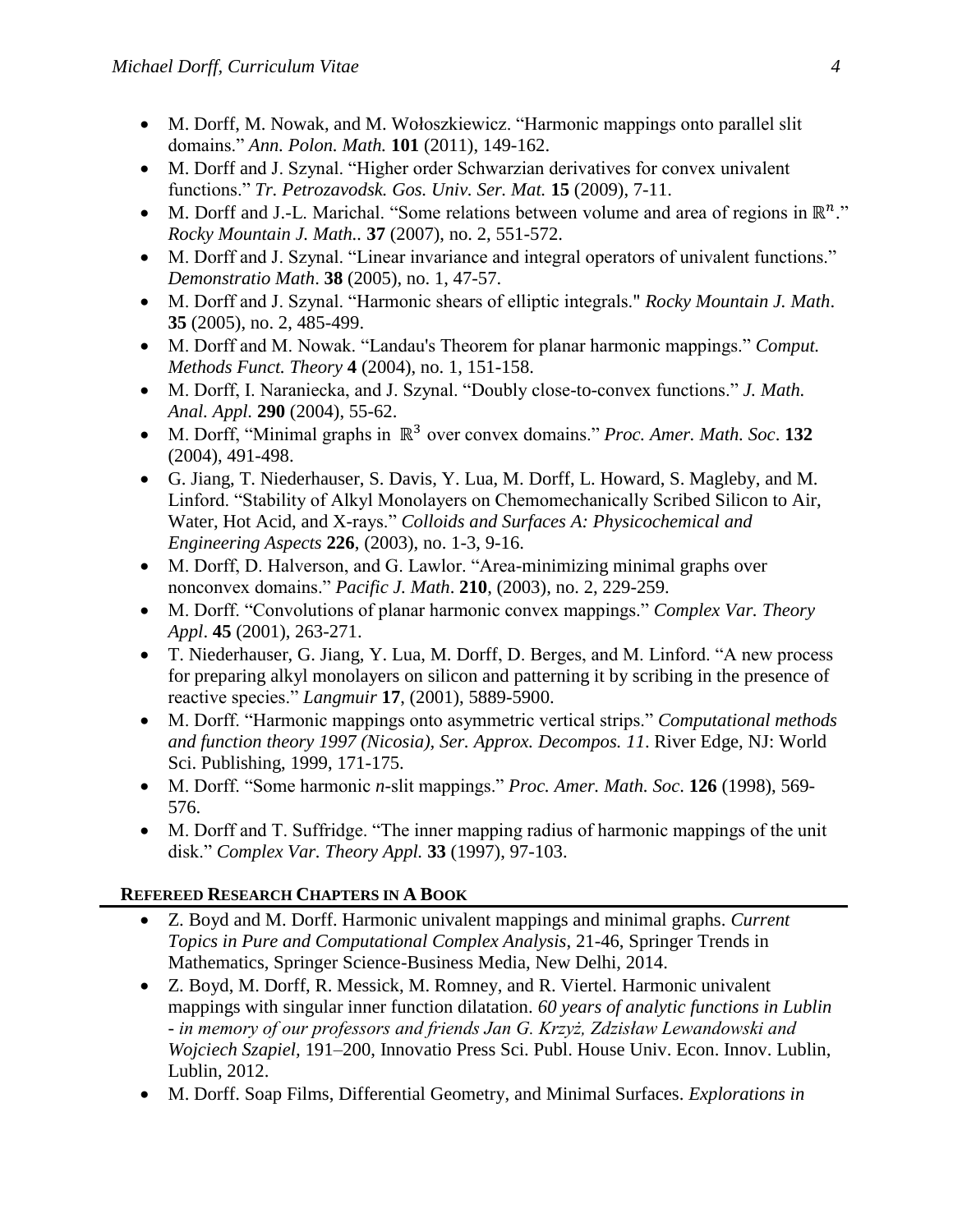*Complex Analysis*, 85-159, Math. Assoc. of America, Inc., Washington, DC, 2012.

 M. Dorff. Anamorphosis, Mapping Problems, and Harmonic Univalent Functions. *Explorations in Complex Analysis*, 197-269, Math. Assoc. of America, Inc., Washington, DC, 2012.

### **OTHER REFEREED PUBLICATIONS**

- M. Dorff. "Non-Academic Careers, Internships, and Undergraduate Research." *Involve*, **7** (2014), no. 3, 303-313.
- J. Diamantopoulos, M. Dorff, and S. Richardson. "How much undergraduate research in mathematics is being done?" *AMS Notices*, **61** (2014), no. 4, 384-386.
- M. Dorff. CURM: Promoting Undergraduate Research in Mathematics. *Topics from the 8th Annual UNCG Regional Mathematics and Statistics Conference*, 1-6, Springer Proceedings in Mathematics & Statistics, Springer Science-Business Media, New York, 2013.
- M. Dorff and D. Narayan. "Obtaining Funding and Support for Undergraduate Research." *PRIMUS: Problems, Resources, and Issues in Mathematics Undergraduate Studies,* **29** (2013), no. 9, 776-784.
- M. Dorff. "CSPCC, URSIP, and CI (MAA's Project leadership Conference)." *MAA Focus*, Aug/Sep 2013, pp. 18-19.
- M. Dorff, "An Unexpected AMS Fellows Invitation." *MAA Focus*, Dec. 2012/Jan. 2013, p. 14.
- B. Bailey, M. Budden, M. Dorff, and U. Ghosh-Dastidar. "Undergraduate Research: How Do We Begin?" *MAA Focus*, Jan. 2009, pp. 14-16.
- M. Dorff. Center for Undergraduate Research in Mathematics (CURM) at Brigham Young University. *Proc. for Promoting Undergraduate Research in Math*, 245-249, ed., J. Gallian, Amer. Math. Soc., Providence, 2007.
- M. Dorff. Summer Mathematics Research Experience for Undergraduates (REU) at Brigham Young University. *Proc. for Promoting Undergraduate Research in Math*., 23- 26, ed. J. Gallian, Amer. Math. Soc., Providence, 2007.
- $M.$  Dorff and L. Hall. "Solids in  $\mathbb{R}^n$  whose area is the derivative of the volume." *The College Math. J*. **34** (2003), no. 5, 350-358.

# **RECENT GENERAL PRESENTATIONS**

# **Expository: Soap Bubbles and Mathematics**

- Keynote speaker at the Utah Regional Undergraduate Symposium at Utah Valley University, Utah, Nov. 2014.
- Colloquium speaker at Coastal Carolina University, South Carolina, Oct. 2014.
- PDE/Complex Analysis class presentation at Northern Kentucky University, Kentucky, Oct 2014.
- Invited speaker at UVU PREP (summer STEM camp for middle school at-risk students), Utah Valley University, Orem, Utah, Jul. 2014.
- Plenary speaker at the Embry-Riddle Undergraduate Mathematics Conference at Embry-Riddle Aeronautical University, Daytona Beach, Florida, Mar. 2014.
- Plenary speaker at the Texas Oklahoma Regional Undergraduate Symposium at Cameron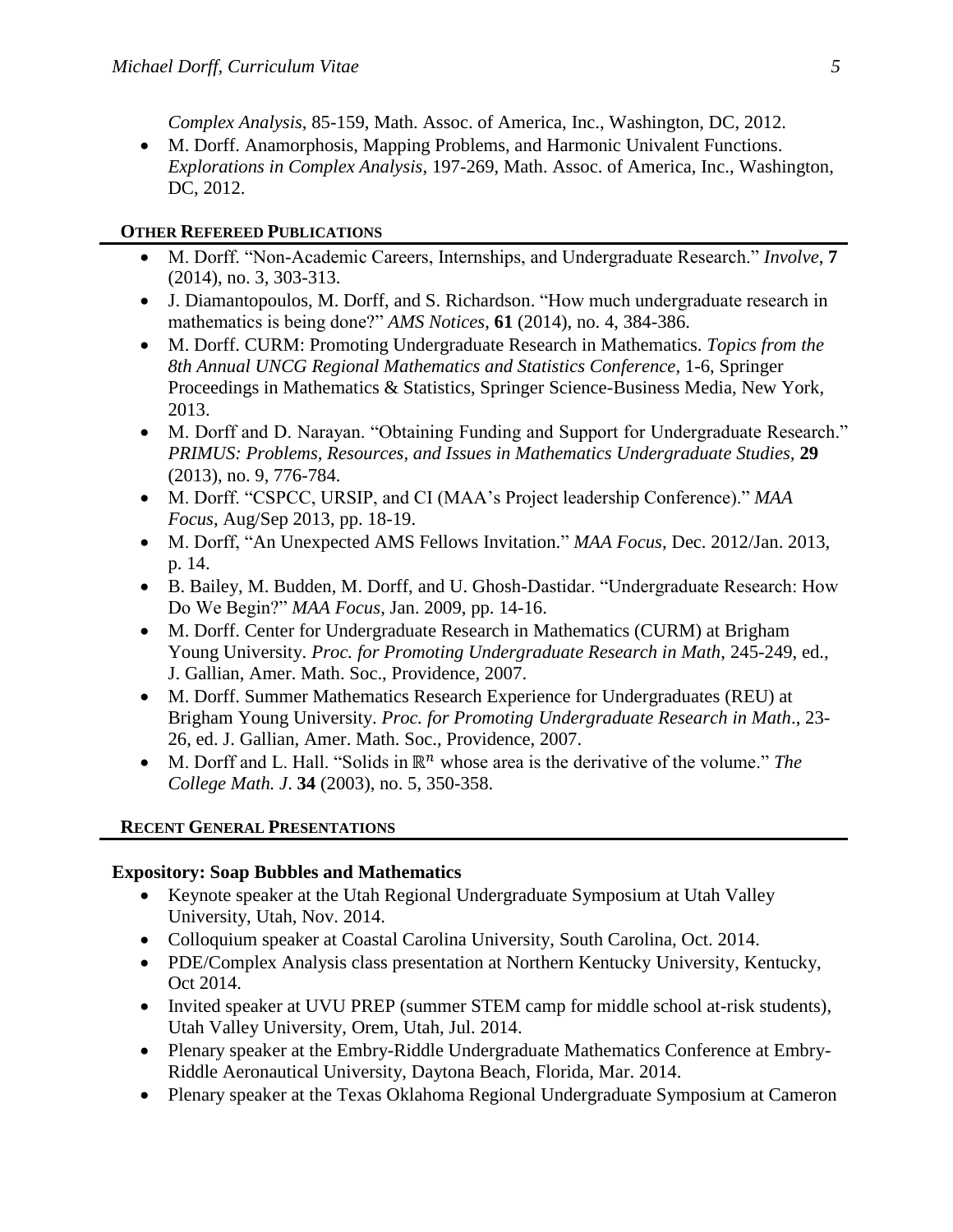University, Lawton, Oklahoma, Feb. 2014.

- Keynote address at the Kentucky Research by Undergraduates Mathematics Conference, Centre College, Kentucky, Sep. 2013.
- Colloquium speaker at Georgia College, Georgia, Aug. 2013.
- Speaker for the Family Program, Mathematics of Various Entertaining Subjects (MOVES) Conference, Museum of Mathematics, New York, Aug. 2013.
- Keynote address at the Pacific Coast Undergraduate Math Conference, Cal Poly Pomona, California, Mar. 2013.
- Math Club speaker at Lone Peak High School, Utah, Feb. 2013.
- Colloquium speaker in the Introduction to Math Series at Brigham Young Univ., Utah, Feb. 2013.
- Plenary speaker at the Fifth Biennial Mercer University Undergraduate Mathematics Conference at Mercer Univ., Georgia, Feb. 2013.
- Colloquium speaker at Hood College, Maryland, Nov. 2012.
- Colloquium speaker at Washington and Lee Univ., Virginia, Nov. 2012.
- Colloquium speaker at Univ. of Richmond, Virginia, Nov. 2012.
- Colloquium speaker at Davidson College, North Carolina, Nov. 2012.
- Plenary speaker at the Kennesaw Mountain Undergraduate Mathematics Conference at Kennesaw State Univ., Georgia, Oct. 2012.
- Carriage House Lecture speaker at the Math. Assoc. of America, Washington, DC, Oct. 2012.
- Colloquium speaker at James Madison Univ., Virginia, Oct. 2012.
- Colloquium speaker at Longwood Univ., Virginia, Sep. 2012.
- Guest speaker at the Rochester Institute of Tech. summer math REU, New York, Jul. 2012.
- Guest speaker at the Grand Valley State Univ. summer math REU, Michigan, Jul. 2012.
- Colloquium speaker at PURE Math, Univ. of Hawaii, Hilo, Jun. 2012.
- Plenary speaker at the Univ. of Tennessee Undergraduate Mathematics Conference at Univ. of Tennessee, Apr. 2012.
- Colloquium speaker at Univ. of Tennessee, Apr. 2012.
- Guest speaker at Springville Middle School, Utah, Dec. 2011.
- Colloquium speaker at Univ. of California, Irvine, Oct. 2011.
- Colloquium speaker at Willamette Univ., Oregon, Oct. 2011.
- Plenary speaker at the 2011 Spring Michigan MAA Meeting at Western Michigan Univ., May 2011.
- Contributed talk at the 2011 Spring Michigan MAA Meeting at Western Michigan Univ., May 2011.
- Colloquium speaker at Calvin College, Michigan, May 2011.
- Colloquium speaker at Univ. of Kentucky, Apr. 2011.
- Plenary speaker at the 2011 Midwest Undergraduate Mathematics Symposium at Simpson College, Iowa, Apr. 2011.
- Robert Noyce Teacher Scholarship Colloquium speaker at East Central University, Oklahoma, Mar. 2011.
- Natural Sciences and Mathematics Colloquium speaker at St. Mary's College of Maryland, Feb. 2011.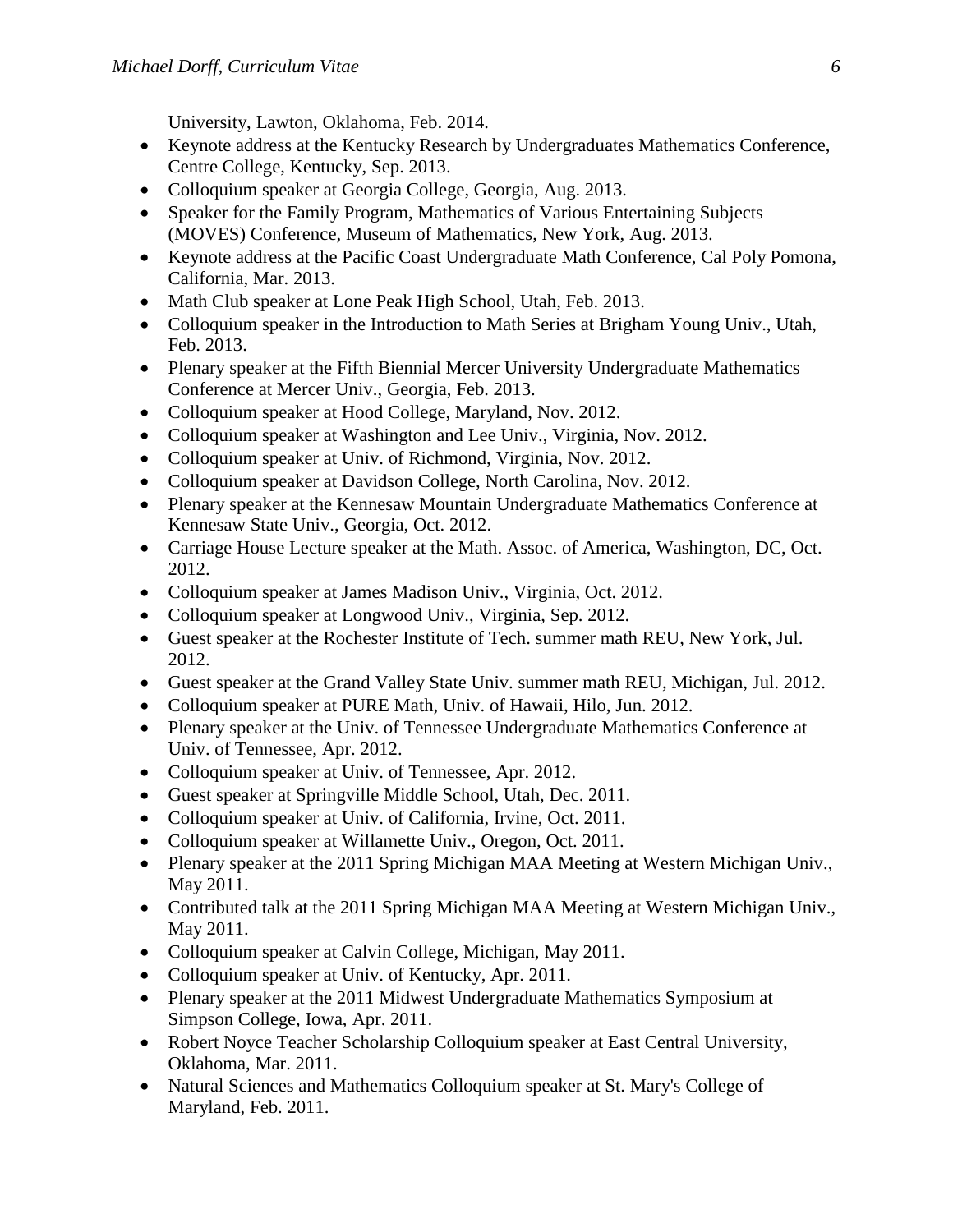- Colloquium speaker at Jackson State Univ., Mississippi, Jan. 2011.
- Math for Everyone Series Colloquium speaker at Univ. of Notre Dame, Indiana, Nov. 2010.
- Lyman Briggs College Colloquium speaker at Michigan State Univ., Nov. 2010.
- Focus on Math Series Colloquium speaker at Brigham Young Univ., Utah, Oct 2010.
- Colloquium speaker at CUNY Tech, New York, Oct. 2010.
- Guest speaker (3 talks) at Bronx High School of Science, New York, Apr. 2010.
- Colloquium speaker at Univ. of Wisconsin Stout, Apr. 2010.
- Distinguished Mathematics Lecture Series (2 talks) at Winona State Univ., Minnesota, Apr. 2010.
- Colloquium speaker at Calif. State Univ., Fullerton, Feb. 2010.
- Colloquium speaker at Calif. State Univ., Long Beach, Feb. 2010.

## **Expository: Movies and math – the past, present, and the future**

- Red Raider Symposium General Public Keynote Presentation at Texas Tech University, Texas, Nov. 2014.
- 2014 Sehnert Lecture Series speaker at the Northern Kentucky University, Kentucky, Oct. 2014.
- Colloquium speaker in the Introduction to Math Series at Brigham Young Univ., Utah, Sep. 2014.
- Plenary speaker at the CURM Spring Research Conference at Brigham Young University, Provo, Utah, Mar. 2014.
- Plenary speaker at the Texas Oklahoma Regional Undergraduate Symposium at Cameron University, Lawton, Oklahoma, Feb. 2014.
- Colloquium speaker in the Introduction to Math Series at Brigham Young Univ., Utah, Dec. 2013.

# **Expository: Careers in Mathematics**

- Keynote speaker at MA+H: applied series at Coastal Carolina University, Conway, South Carolina, Oct. 2014.
- Colloquium speaker in the Introduction to Math Series at Brigham Young Univ., Utah, Sep. 2014.
- Invited speaker on the PIC Math program for a special session at the 2014 MathFest, Portland, Oregon, Aug. 2014.
- Plenary speaker at the 2014 Spring Ohio MAA Meeting at Univ. of Toledo, Apr. 2014.
- Plenary speaker at the CURM Spring Research Conference at Brigham Young University, Provo, Utah, Mar. 2014.
- Plenary speaker at the Embry-Riddle Undergraduate Mathematics Conference at Embry-Riddle Aeronautical University, Daytona Beach, Florida, Mar. 2014.
- Presentation for high school students at Timpview High School in Provo, Utah, Feb. 2014.
- Colloquium speaker at Montclair State Univ, New Jersey, Feb. 2014.
- Colloquium speaker at LaGuardia Community College, NY, Feb. 2014.
- Invited speaker for a special session at the 2014 Joint Mathematics Meetings, Baltimore, Maryland, Jan. 2014.
- Poster presentation at the 2014 Joint Mathematics Meetings, Baltimore, Maryland, Jan.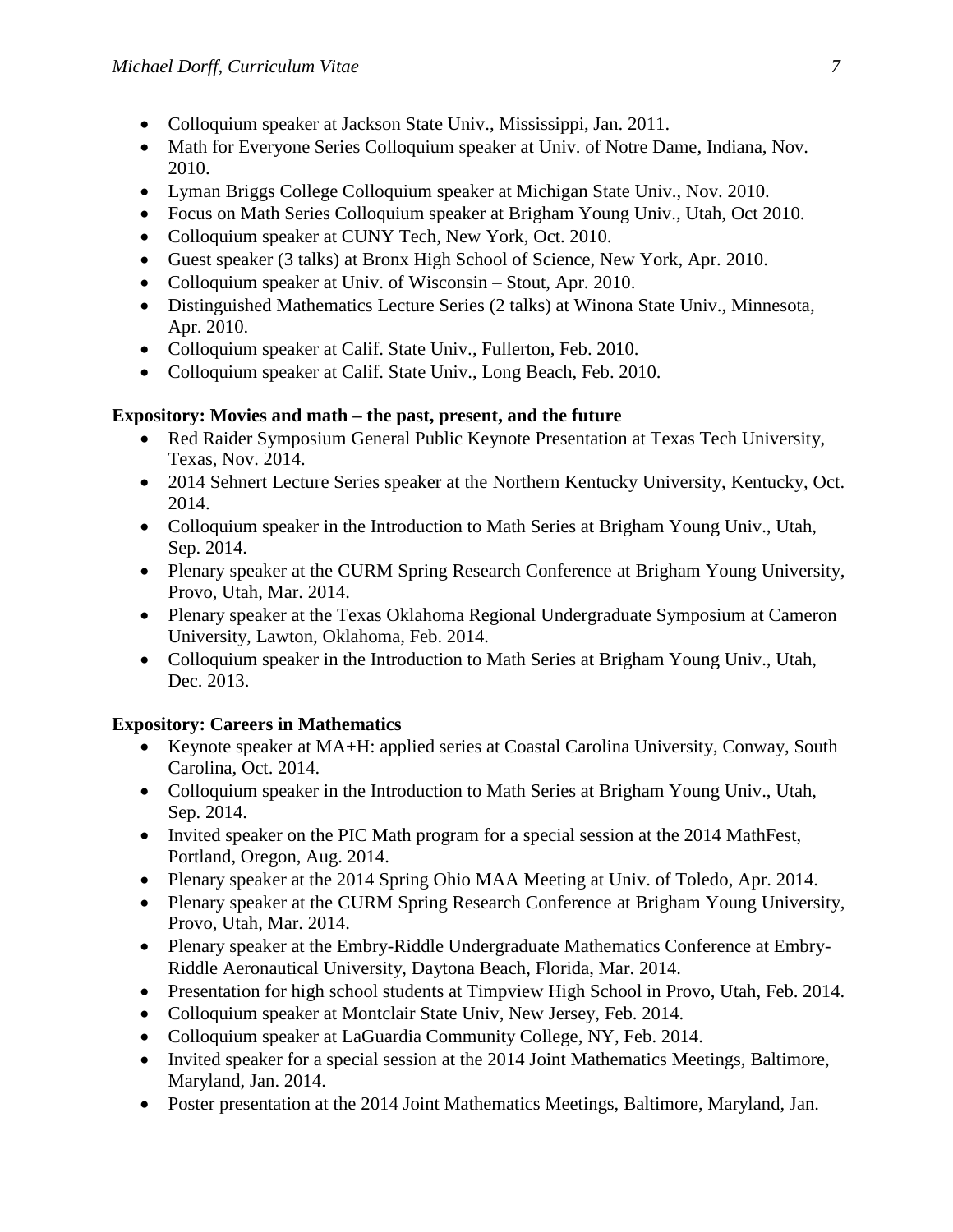2014.

- Panelist at the Kentucky Research by Undergraduates Mathematics Conference, Centre College, Kentucky, Sep. 2013.
- Colloquium speaker at University of Minnesota Duluth, Duluth, Minnesota, Sep. 2013.
- Colloquium speaker at Georgia College, Georgia, Aug. 2013.
- Panelist for an online panel on jobs, INGenIOus Project, sponsored by AMS, SIAM, ASA, and MAA, May 2013.
- Plenary speaker at the 2013 Spring Texas MAA Meeting at Texas Tech Univ., Apr. 2013.
- Luncheon speaker at 2013 Spring Georgia MAA State Lunch, Feb. 2013.
- Presentation for high school students at Timpview High School in Provo, Utah, Feb. 2013.
- Colloquium speaker in the Introduction to Math Series at Brigham Young Univ., Utah, Jan. 2013.
- Panelist at the 2013 Joint Mathematics Meetings, San Diego, California, Jan. 2013.
- Colloquium speaker at Denison Univ., Ohio, Dec. 2012.
- Colloquium speaker at Marymount Univ., Virginia, Dec. 2012.
- Plenary speaker at the 8th annual UNCG Regional Mathematics and Statistics Conference at Univ. of North Carolina, Greensboro, Nov. 2012.
- Presentation for K-8 teachers in Davidson, North Carolina, Nov. 2012.
- Colloquium speaker at Univ. of Scranton, Pennsylvania, Oct. 2012.
- Pi Mu Epsilon speaker at James Madison Univ., Virginia, Oct. 2012.
- Colloquium speaker at St. Mary's College of Maryland, Oct. 2012.
- Colloquium speaker at St. Michael's College, Vermont, Sep. 2012.
- Colloquium speaker at PURE Math, Univ. of Hawaii, Hilo, Jun. 2012.
- Plenary speaker at the 2012 Spring Rocky Mountain MAA Meeting at Univ. of Colorado at Denver, Apr. 2012.
- Plenary speaker at the 2012 Spring Intermountain MAA Meeting at Westminster College, Utah, Mar. 2012.
- Colloquium speaker at Grinnell College, Iowa, Apr. 2012.
- Panel presenter at the 2012 Joint Mathematics Meetings, Boston, Massachusetts, Jan. 2012.
- Invited speaker at the Mathematics in Business, Industry, and Government session at the 2012 Joint Mathematics Meetings, Boston, Massachusetts, Jan. 2012.
- Colloquium speaker at Colorado College, Colorado, Apr. 2010.

#### **Mentoring Students in Undergraduate Research**

- Invited speaker on the CURM program for a special session at the 2014 MathFest, Portland, Oregon, Aug. 2014.
- Poster presentation at the 2014 CUR Conference, Washington, D.C. Jun. 2014.
- Invited speaker at the Section NExT workshop before the 2014 Spring Ohio MAA Meeting at Univ. of Toledo, Apr. 2014.
- Panelist at the 2014 Joint Mathematics Meetings, Baltimore, Maryland, Jan. 2014.
- Panelist for Project NExT at the 2014 Joint Mathematics Meetings, Baltimore, Maryland, Jan. 2014.
- Plenary speaker on successfully mentoring undergraduates in research in the sciences, College of Science Faculty Workshop on Undergraduate Research, The College of New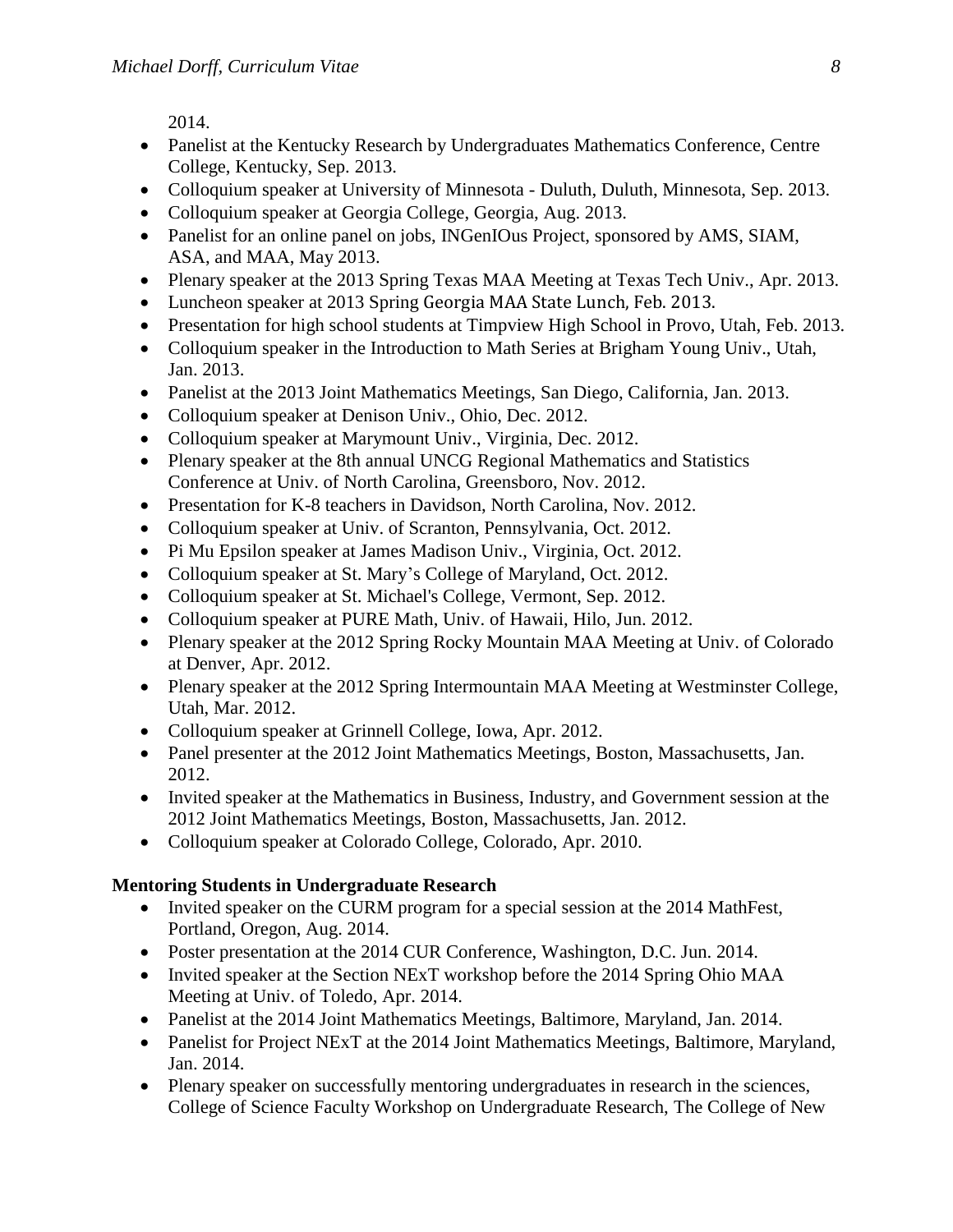Jersey, New Jersey, Oct 2013.

- Keynote speaker on undergraduate research in business and industry, Math Faculty Workshop on Undergraduate Research, Totowa, New Jersey, May 2013.
- Keynote speaker on funding undergraduate research, Math Faculty Workshop on Undergraduate Research, Totowa, New Jersey, May 2013.
- Invited speaker at The College of New Jersey, New Jersey, May 2013.
- Invited speaker at the Section NExT workshop before the 2013 Spring Texas MAA Meeting at Texas Tech Univ., Apr. 2014.
- CUR Institute presenter at Cameron University, Oklahoma, Apr. 2013.
- Invited speaker for undergraduate students at Boise State University, Idaho, Apr. 2013.
- Invited speaker for faculty sponsored by the STEM Station at Boise State University, Idaho, Apr. 2013.
- Panelist at the 2013 Joint Mathematics Meetings, San Diego, California, Jan. 2013.
- Invited speaker at the 2012 Trends in Undergraduate Research in the Mathematical Sciences (TURMS) conference, Chicago, Illinois, Oct. 2012.
- Invited speaker for faculty session at the Kennesaw Mountain Undergraduate Mathematics Conference at Kennesaw State University, Georgia, Oct. 2012.
- Contributed talk on Funding Undergraduate Research at the 2012 MAA MathFest meeting, Madison, Wisconsin, Aug. 2012.
- Panelist at the 2012 MAA MathFest meeting, Madison, Wisconsin, Aug. 2012.
- Math Club speaker at Utah Valley Univ., Utah, Feb. 2012.
- Panelist at the 2012 Joint Mathematics Meetings, Boston, Massachusetts, Jan. 2012.
- Plenary speaker at the 2011 Conference of Research Experiences for Undergraduate Student Scholarship sponsored by the Council on Undergraduate Research (CUR), Washington, D.C., Oct. 2011.
- Luncheon speaker for administrators at Jackson State Univ., Mississippi, Jan. 2011.
- Invited speaker for all faculty at Jackson State Univ., Mississippi, Jan. 2011.
- Panelist at the 2011 Joint Mathematics Meetings, New Orleans, Jan. 2011.
- Invited speaker at the 2010 Council on Undergraduate Research (CUR) Conference at Weber State Univ., Utah, Jun. 2010.
- Invited speaker at Univ. of Wisconsin Stout, Apr. 2010.
- Invited speaker at The College of New Jersey, Nov. 2009.
- Invited speaker at Univ. of Northern Iowa, Apr. 2009.
- Invited speaker at Pepperdine Univ., California, Oct. 2007.
- Panelist at the 2007 Joint Mathematics Meeting, New Orleans, Jan. 2007.

# **Recruiting Students to Mathematics**

- Colloquium speaker at Univ. of California, Irvine, Oct. 2011.
- Plenary speaker at the 2011 Project NExT summer workshop before the MAA MathFest Meeting, Lexington, Kentucky, Aug. 2011.
- Plenary speaker at the "Haimo Award Presentation," 2010 Joint AMS/MAA Mathematics Meeting, San Francisco, California, Jan. 2010.
- Distinguished Mathematics Lecture Series, Talk 3, at Winona State Univ., Minnesota, Apr. 2010.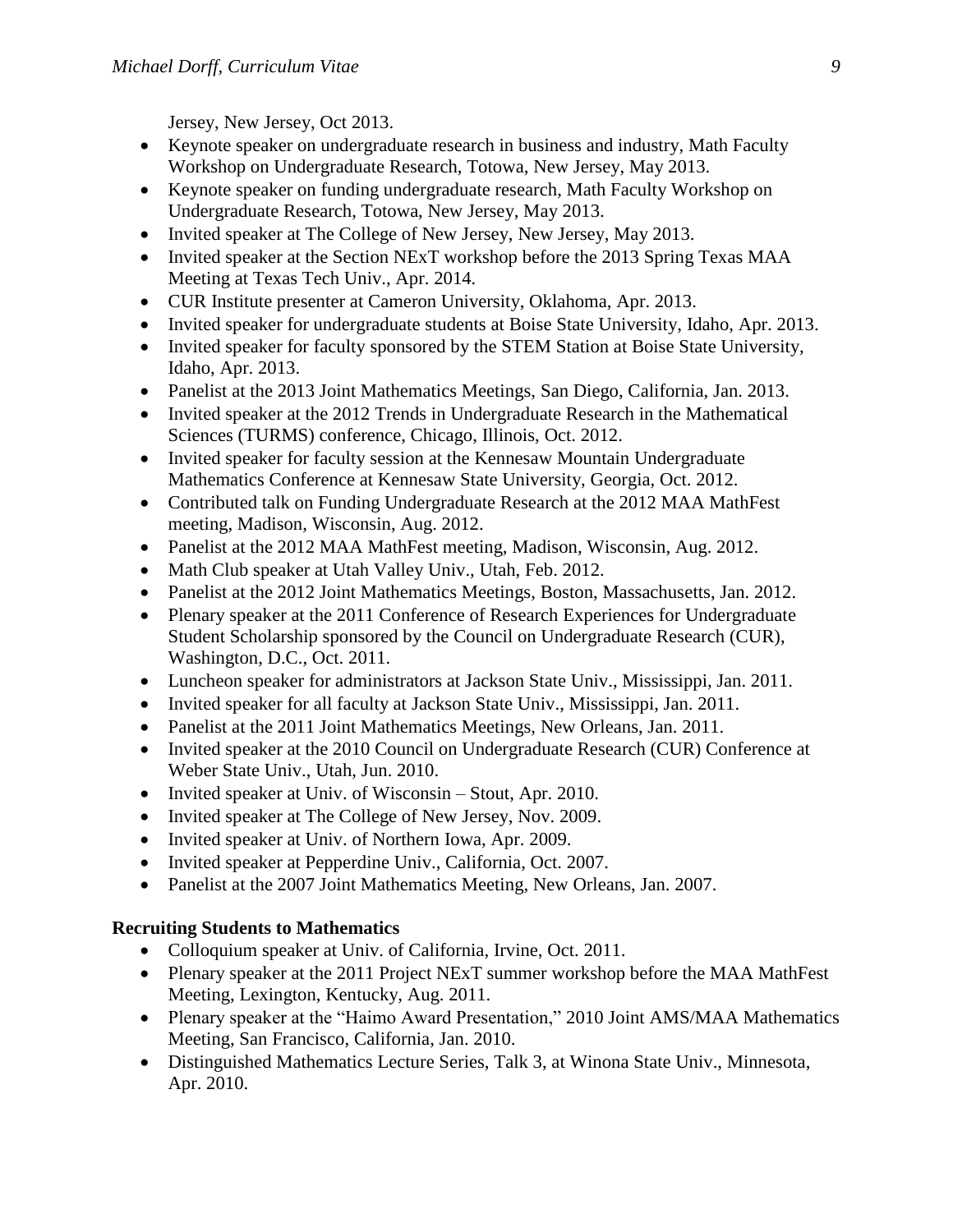# **Other Topics**

- Panel presenter on "Independent Study Courses," Project NExT Workshop before the 2014 MathFest, Portland, Oregon, Aug. 2014.
- Webinar panelist on "Professional Science Master's Program," CUR, Oct. 2013.
- Invited speaker on "What's new at the MAA" at the 2013 Spring Intermountain MAA Meeting at BYU – Idaho, Idaho, Mar. 2013.
- Panel presenter on "Professorial Development" at the 2013 Joint Mathematics Meetings, San Diego, California, Jan. 2013.
- Plenary speaker at the 2011 "Math Excel 20th Anniversary Celebration" in honor of Mike Freeman, Univ. of Kentucky, Apr. 2011.

# **WORKSHOPS GIVEN**

- Workshop main presenter at 3-day faculty training workshop for the Center for Undergraduate Research in Mathematics (CURM), Utah, summer 2007, 2008, 2009, 2010, 2013, 2014., 2015.
- Workshop co-main presenter at 3-day faculty training workshop for Preparing Students for Industrial Careers (PIC Math) at Brigham Young University, Utah, summer 2014, 2015.
- Workshop co- presenter for the minicourse on "Visual Topics Using Undergraduate Complex Analysis" at the 2015 Joint Mathematics Meetings, San Antonio, Texas, Jan. 2015.
- Workshop presenter, "Advising students on what they can do with math," Project NExT Workshop before the 2014 MathFest, Portland, Oregon, Aug. 2014.
- Workshop presenter on "Recruiting math students" at the Fall Dinner of the Northeastern Section of the Math. Assoc. of America, St. Michael's College, Vermont, Sep. 2012.
- Workshop presenter for the minicourse on "Recruiting more students to take mathematics courses" at the 2011 MAA MathFest Meeting, Lexington, Kentucky, Aug. 2011.
- Workshop presenter for the minicourse on "Recruiting more students to take mathematics courses" at the 2010 MAA MathFest Meeting, Pittsburgh, Pennsylvania, Aug. 2010.

# **INVITED TALKS ON RESEARCH TOPICS**

- Red Raider Symposium Keynote Address at Texas Tech University, Texas, Nov. 2014
- Colloquium speaker at University of Minnesota Duluth, Duluth, Minnesota, Sep. 2013.
- Invited Paper Session, MathFest 2013, Hartford, Connecticut, Aug. 2013.
- Computational Methods and Function Theory Conference, Shantou, China, Jun. 2013.
- International Workshop on Complex Analysis and Its Applications, Sangli, India, July 2012. Invited to give three one-hour plenary talks.
- Harmonic and Quasiconformal Mappings ICM 2010-Satellite Conference and Workshop, Chennai, India, Aug. 2010. Invited to give three one-hour plenary talks.
- Univ. of Colorado at Colorado Springs, Apr. 2010.
- US Air Force Academy, Colorado, Mar. 2010.
- Joint AMS/MAA Mathematics Meeting, San Francisco, California, Jan. 2010.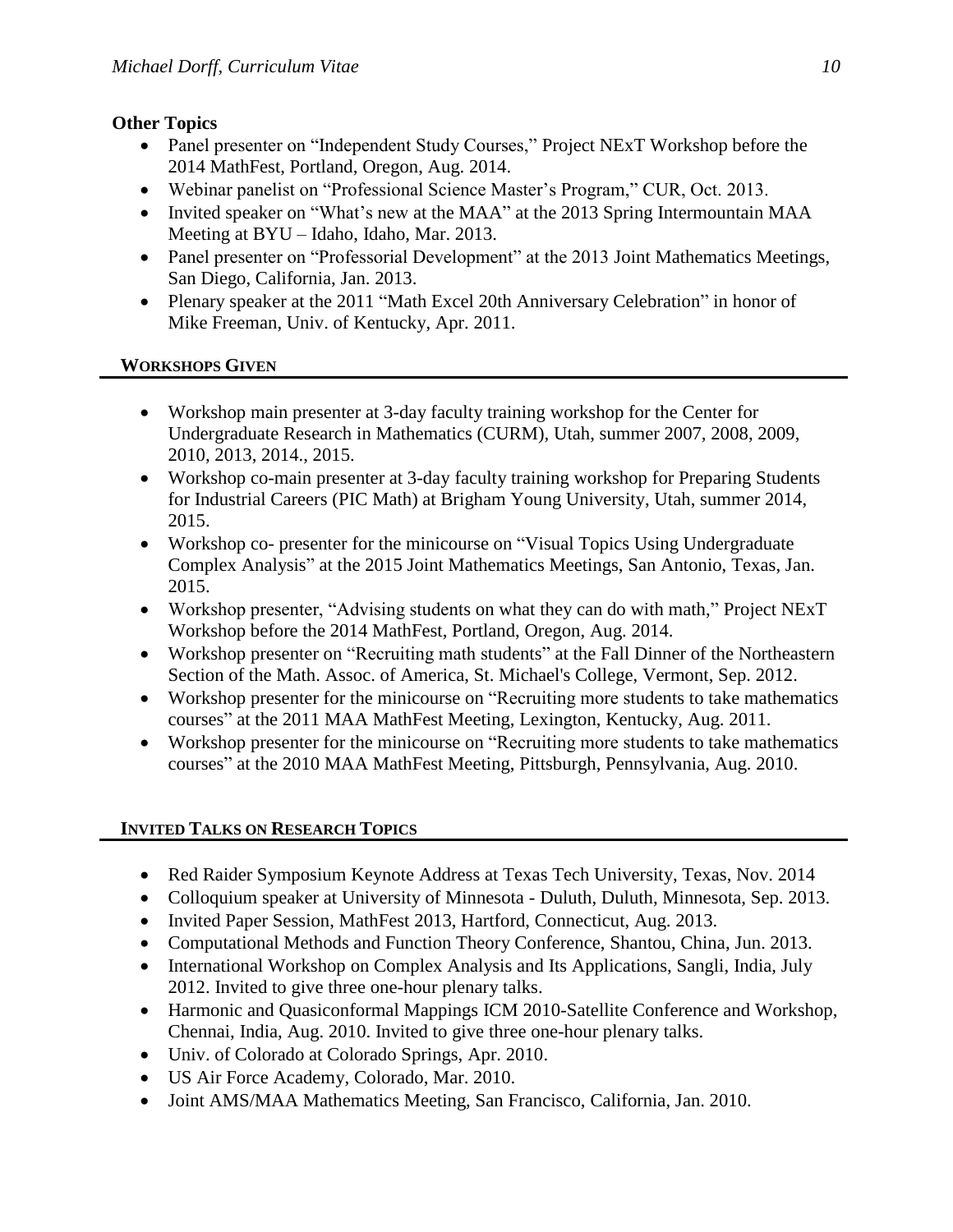- AMS regional meeting, Waco, Texas, Oct. 2009.
- Fresno State Univ., California, Sep. 2009.
- Univ. of Northern Iowa, Apr. 2009.
- Joint AMS/MAA Mathematics Meeting, Washington, D.C., Jan. 2009.
- Colorado College, Colorado, Oct. 2008.
- Geometric Function Theory Conference, Petrozavodsk, Russia, Jul. 2008.
- Complex Analysis and Special Functions Workshop, Texas Tech Univ., Nov. 2007.
- AMS/Polish Mathematical Society international conference, Warsaw, Poland, Aug. 2007.
- Instytut Matematyki, Uniwersytet Marii Curie-Skłodowskiej, Lublin, Poland, May 2007.
- Instytut Matematyki, Katolicki Uniwersytet Lubelski (a set of 5 lectures), Lublin, Poland, Dec. 2005-Jan. 2006.
- Instytut Matematyki, Uniwersytet Marii Curie-Skłodowskiej (a set of 12 lectures), Lublin, Poland, Oct. 2005-Jan. 2006.
- Computational Methods and Function Theory Conference, Joensuu, Finland, Jun. 2005.
- Special Functions in Harmonic Analysis and Applications Conf., Irsee, Germany, Jul. 2004.
- Joint AMS/MAA Mathematics Meeting, Phoenix, Arizona, Jan. 2004.
- Instytut Matematyki, Katolicki Uniwersytet Lubelski, Lublin, Poland, Dec. 2003.
- Instytut Matematyki, Uniwersytet Marii Curie-Skłodowskiej, Lublin, Poland, July 2003.
- Instytut Matematyki, Politechnika Rzeszowska, Rzeszów, Poland, June 2003.
- Instytut Matematyki, Politechnika Łódzka, Łódż, Poland, June 2003.
- American Mathematical Society regional meeting, Portland, Oregon, Jun. 2002.
- Joint AMS/MAA Mathematics Meeting, San Diego, California, Jan. 2002.
- Instytut Matematyki, Uniwersytet Marii Curie- Skłodowskiej, Lublin, Poland, May 2001.
- Instytut Matematyki, Politechnika Łódzka, Łódż, Poland, May 2001.
- The Show-Me State Lectures (plenary speaker), St. Louis, Missouri, Apr. 2000.
- Second International Workshop on Planar Harmonic Mappings, Technion, Haifa, Israel, Jan. 2000.
- Joint AMS/MAA Mathematics Meeting, San Antonio, Texas, Jan. 1999.
- Computational Methods and Function Theory Conference, Nicosia, Cyprus, Oct. 1997.
- Joint AMS/MAA Mathematics Meeting, San Diego, California, Jan. 1997.
- Joint AMS/MAA Mathematics Meeting, Orlando, Florida, Jan. 1996.

# **TEACHING EXPERIENCE**

- August 2000-present, Department of Mathematics, Brigham Young University. Courses taught include:
	- o Freshman Level: Intro to Being a Math Major, Calculus I, Calculus II, Calculus for Non-science Majors.
	- o Sophomore Level: Calculus of Several Variables, Ordinary Differential Equations, Advanced Engineering Math.
	- o Junior Level: Complex Variables, Geometry for Perspective Teachers, Differential Geometry.
	- o Graduate Level: Complex Analysis, Differential Geometry, Real Analysis.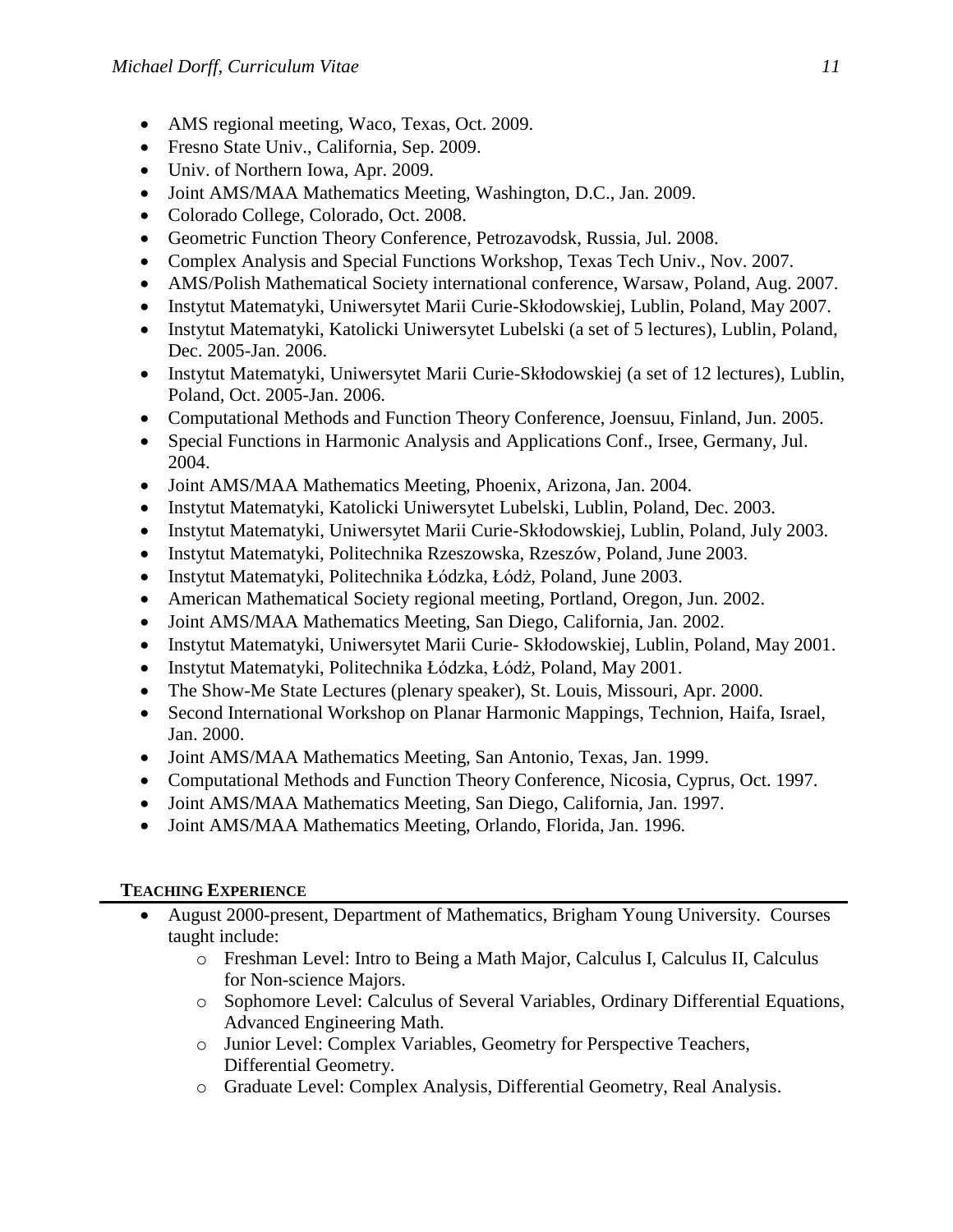- August 1997-2000. Assistant Professor, Department of Mathematics and Statistics, University of Missouri - Rolla. Courses taught include:
	- o Freshman Level: Calculus I, Calculus II.
	- o Junior Level: Linear Algebra, Mathematics for Elementary School Teachers.
	- o Senior Level: Complex Variables, Tensor Calculus, Differential Geometry.
	- o Graduate Level: Intro. to Real Analysis, Complex Analysis I, Complex Analysis II.

#### **RESEARCH INTERESTS**

Geometric function theory, complex analysis, minimal surfaces, and data analytics.

#### **STUDENTS INVOLVED IN RESEARCH SINCE 2004**

- M.S. students: Robert Berry ('03-'04), Zach Boyd ('13-'14), Lauritz Peterson ('04-'05), Steve Taylor ('06-'07), Matthew Romney ('12-'13).
- Undergraduate students: Tina Benhaim ('07), Gia Bloomstrand ('07), Zach Boyd ('12), Valmir Bucaj ('10), Robert Buss ('13), Laura Cannon ('05), Sarah Cannon ('10), Amanda Clingerman ('07), Evelyn Crofts ('07), Amanda Curtis ('10), Diana Dimond ('04), Sam Ferguson ('09), Paul Fiske ('11), Heather Florence ('04), Susanna Fullmer ('13), Ife George ('13), Devin Gerrard ('12), Laura Graham ('09), Karla Hendricks ('06), Carol Herrera ('14), Angela Hicks ('05), Tracy Hockenhull ('99), Nikki Hong ('14), Ryan Hubscher ('05), Jordan Hull ('09), Leah Jackman ('07), Josh Kaminsky ('11), Catherine Kellar ('14), Jamal Lawson ('10), Missy Lucas ('11), Rachel Messick ('10), Derek Miller ('14), Darren Ong ('07), Adam Rich ('05), Shaina Richardson ('11), Matthew Romney ('11), Brian Rushton ('06), Megan Searles ('14), Jessica Spicer ('09), Ashley Swannack ('05), Ryan Viertel ('10), Dan Walton ('13), Jared Whitehead ('05), Chad Witbeck ('11), Melissa Yeung ('09).

#### **EXAMPLES OF NATIONAL SERVICE**

- Director of National Programs
	- o Founding director of the *Center for Undergraduate Research in Math* (CURM) at BYU funded by the National Science Foundation (NSF) for \$2,542,854, 2006- 2017 (see [http://curm.byu.edu\)](http://curm.byu.edu/).
	- o Co-director of *Preparing Students for Business, Industry, and Government Careers* (PIC Math) at the MAA/SIAM funded by NSF for \$2,057,514, 2013- 2017.
	- o Director of the Regional Undergraduate Mathematics Conferences (RUMC) program at the MAA funded by NSF for \$600,000, 2012-2014.
	- o Founding director of the BYU Summer Math. Research Experience for Undergraduates (REU) funded by NSF for \$494,670, 2005-2012 (see [http://math.byu.edu/reu/\)](http://math.byu.edu/reu/).
	- o Director of the one-week BYU Summer Mathematics Institute for undergraduates, 2001-2004.
- National Organizations
	- o The Mathematical Association of America (MAA), which is the largest U.S. organization with about 20,000 members dedicated to the teaching and learning of undergraduate mathematics.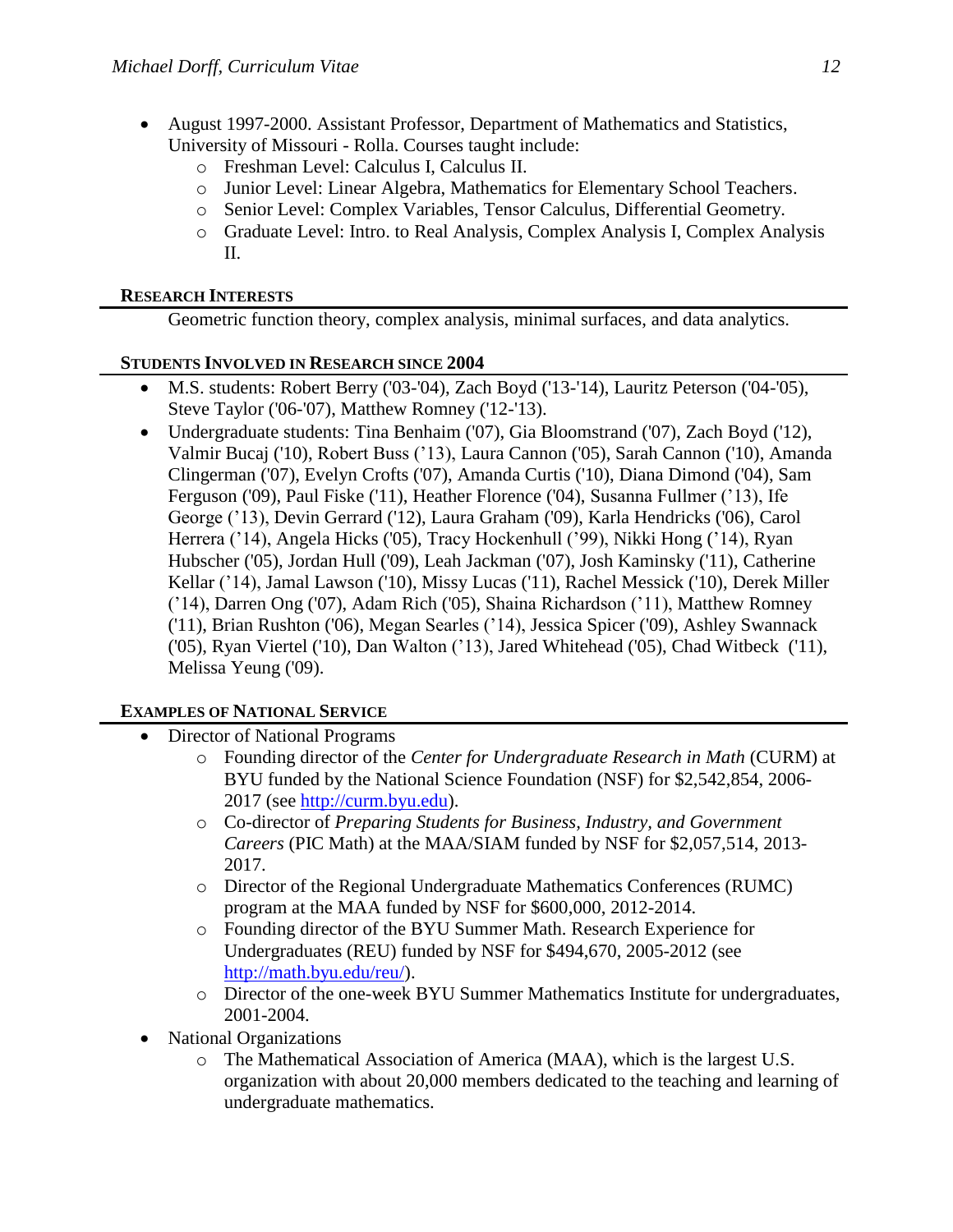- Chair of the *MAA Invited Addresses* Committee for the 2013 Joint Mathematics Meetings in San Diego, California, 2011-2013.
- Governor of the MAA Intermountain Section, 2010-2013.
- MAA national committee on *Haimo Teaching Award*, member 2014.
- MAA national committee on *Early Career Mathematicians*, member 2007-2012, chair of committee 2009-2012.
- MAA national committee on *Council on the Profession*, member 2009- 2012.
- MAA national subcommittee on *Research By Undergraduates*, member 2007-2012, chair of committee 2009-2012.
- MAA national committee for *Strategic Planning Working Group* on STEM-related issues in Mathematics, member 2008-2009.
- $\circ$  Council on Undergraduate Research (CUR), which is a national organization promoting undergraduate research in all disciplines.
	- Member of the Executive Board, 2011-2014.
	- Chair of the Mathematics and Computer Science Division, 2011-present.
	- Councilor in the Mathematics and Computer Science Division, 2008present.
	- Chair of Task Force on Integrating Undergraduate Research into the Curriculum, 2014-present.
- o American Mathematical Society (AMS), which is an international organization dedicated to mathematical research.
	- Member of the Committee to Select the Winner of the Exemplary Program or Achievement by a Mathematics Department Award, 2014-2017.
- o Project NExT (New Experiences in Teaching), which is a national program to help new mathematics professors who are interested in improving the teaching and learning of undergraduate mathematics.
	- Consultant and mentor to new math professors: Evelyn Lamb (2013, Univ. of Utah), Aaron Hill (2011, Univ. of North Texas), Roummel Marcia (2010, Univ. of Calif., Merced), Jeff Blanchard (2008, Univ. of Utah); Frank Lynch (2006, Westminster College); David Brown (2005, Utah State Univ.); Bryna Kohler (2004, Utah State Univ.); and David Hartenstine (2002, Univ. of Utah).
- Advisory Boards
	- o College Board Advanced Placement (AP) Research Development Committee, New York City, 2014 –present.
	- o Graduate Readiness and Access in Mathematics (GRAM), Advisory Board, Calf. State Univ Fullerton, 2014-present.
	- o Council on Undergraduate Research (CUR), Executive Board, 2011-2014.
	- o Mathematical Association of America (MAA), Board of Governors, 2010-2013.
- Reviewer and Referee
	- o Invited on-site external reviewer for program reviews of mathematics departments.
		- Univ. of Wisconsin Eau Claire, Nov. 2013.
		- New College of Florida, Feb. 2012.
		- Denison Univ., Ohio, Apr. 2011.
		- Winona Univ., Minnesota, Feb. 2011.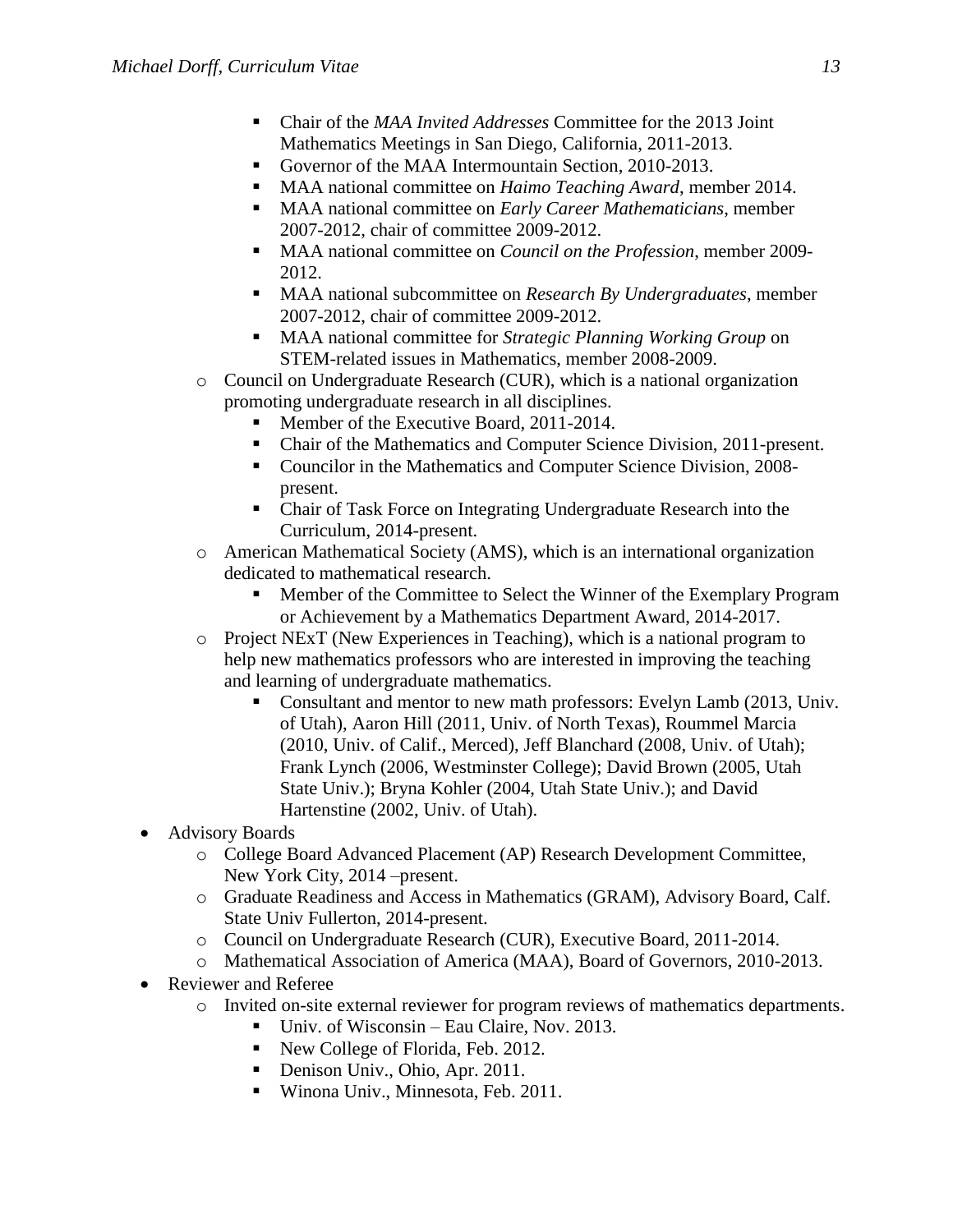- The College of New Jersey, May 2010.
- Rowan Univ., New Jersey, Apr. 2010.
- o Reviewer for National Science Foundation (NSF) grant proposals
	- 3 times panel reviewer, DUE (Division of Undergraduate Education) TUES (Transforming Undergraduate Education in STEM).
	- 3 times proposal reviewer, DMS (Division of Mathematical Sciences) Infrastructure Program.
	- 2 times panel reviewer, DMS REU (Research Experiences for Undergraduates) Program.
	- 1 time member of the Site Visit Review Team for DMS MIE (Model Institutions for Excellence), Xavier Univ. in New Orleans, Louisiana.
	- 3 times panel reviewer, DUE CCLI (Course, Curriculum and Laboratory Improvement).
	- 1 time proposal reviewer, DMS Geometric Analysis.
- o Editorial Board:
	- Associate editor, *American Mathematical Monthly*, 2011-present.
	- Associate editor, *Math Horizons*, 2014-present.
	- Associate editor, *Involve: a journal of mathematics*, 2007-present. Involve is dedicated to showcasing and encouraging high quality mathematical research involving students (at all levels). All manuscripts accepted for publication in Involve should be publishable in quality journals in their respective fields.
- o Journal referee for: *J. Math. Anal. Appl*.; *Amer. Math. Monthly*; *J. Inequal. Appl.*; *Complex Var. Elliptic Equ.; Comput. Methods Funct. Theory*; *Complex Var. Theory Appl*.; *Acta Mathematica Sinica*; *Rocky Mountain J. Math*.; *Involve*; *Analysis (Munich); Abstr. Appl. Anal*.; *Computers and Math. Appl*.; *Ann. Univ. Mariae Curie-Sklodowska Sect. A*; *Int. J. Math. Math. Sci*.; *Int. J. Comput. Math*.; *Appl. Math Letters*; *Math. Comp. Model*.; *Open Math. Journal*; *Sci. China Math*.; *Bull. Malaysian Math. Sci. Soc*.; *Hacet. J. Math. Stat*.; *Arab. J. Sci. Eng.; Rose-Hulman Ugrad. Math. J*.; 2001-present.
- Conference Organizer
	- o Co-organizer of the MAA Project Leadership conference, in Washington, D.C., Apr. 2013.
	- o Co-organizer of the Trends in Undergraduate Research in the Mathematical Sciences (TURMS) conference, in Chicago, Illinois, Oct. 2012.
	- o Main organizer of the Center for Undergraduate Research in Mathematics (CURM) spring research conference at Brigham Young University, Utah, Mar. 2010, Mar. 2011, Mar. 2014.
	- o Main organizer of the "2008 One and Several Complex Variables Conference," at the University of Kentucky, May 2008.
	- o Main organizer of the joint Center for Undergraduate Research in Mathematics (CURM) and MAA Intermountain Sectional Meeting at Brigham Young University, Utah, Mar. 2008, Mar. 2009.
	- o Co-organizer at the American Math. Society (AMS) and Polish Math. Society (PTM) International Conference for a special session in "Geometric Function Theory" in Warsaw, Poland, Aug. 2007.